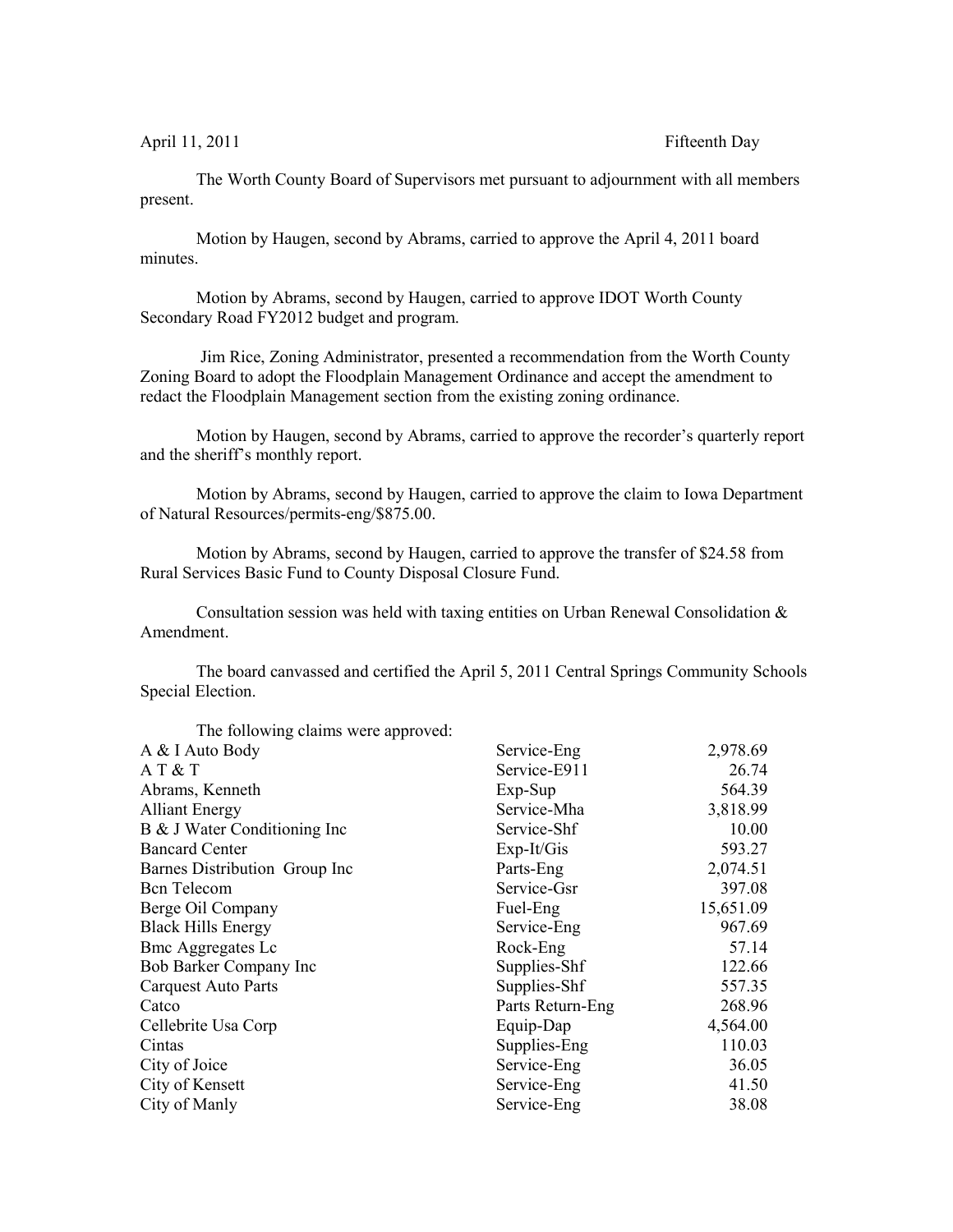| City of Northwood                            | Service-Eng                | 140.96          |
|----------------------------------------------|----------------------------|-----------------|
| Clark, Kay                                   | Exp-Aud                    | 307.43          |
| <b>County Case Management</b>                | Edu-Mha                    | 65.00           |
| Dave Syverson Ford Truck                     | Service-Eng                | 1,400.91        |
| Desert Snow Llc                              | Edu-Shf                    | 795.00          |
| Ehrich, Cherrice                             | Mileage-Mha                | 36.19           |
| <b>Electronic Specialties</b>                | Rent-Eng                   | 110.00          |
| Falkstone Llc                                | Rock-Eng                   | 70.38           |
| <b>Fallgatter's Market</b>                   | Supplies-Phd               | 786.40          |
| Fisher, Jane                                 | Mileage-Mha                | 70.97           |
| Giddings, Michelle                           | Reimbursement-Aud          | 22.54           |
| Greve Law Office                             | Copies-Att                 | 169.50          |
| Hanson, Jake                                 | Exp-Trs                    | 185.43          |
| Harris, Paula                                | Exp-E911                   | 141.00          |
| Haugen, David                                | Exp-Sup                    | 339.09          |
| Healthworks                                  | Service-Eng                | 192.00          |
| Horan, Teri Lee                              | Supplies-Shf               | 35.09           |
| Huber Supply Co                              | Supplies-Eng               | 315.92          |
| Idals-Apiary Program                         | Fee-Apa                    | 200.00          |
| <b>Interstate Motor Trucks</b>               | Parts-Eng                  | 3,402.61        |
| Iowa Co Recorder's Assn                      | Service-Rec                | 2,185.45        |
| <b>Iowa County Atty's Assoc</b>              | Dues-Att                   | 152.00          |
| Iowa Dept of Human Services                  | Service-Mha                | 60,680.84       |
| Iowa Dept of Transportation                  | Supplies-Eng               | 3,208.75        |
| Iowa Law Enforcement Academy                 | Edu-Shf                    | 475.00          |
| <b>Iowa Workforce Development</b>            | Unemployment-Ins           | 6,744.80        |
| Isac                                         | Edu-Ema                    | 75.00           |
| Isaca                                        | Dues-Aud                   | 100.00          |
| Jaspers, Pat                                 | Exp-Shf                    | 141.94          |
| Jensen, Bobbie                               | Mileage-Mha                | 104.81          |
| Joe's Collision & Performance                | Service-Shf                | 34.35           |
| Johnson, Hal                                 | Taxes-Phd                  | 989.66          |
| Kathleen's Care Inc                          | Service-Mha                | 744.00          |
|                                              |                            | 358.02          |
| Kenison, Elizabeth                           | Exp-Rec<br>Reimburse-E911  |                 |
| Kensett Fire Department                      |                            | 2,000.00        |
| Lab Safety Supply Inc                        | Supplies-Shf               | 31.33           |
| Lair's 66                                    | Fuel-Eng                   | 215.00<br>68.00 |
| Larsen Plumbing                              | Service-Eng<br>Service-Mha |                 |
| Liberty Square Care Center<br>Low's Standard |                            | 1,979.66        |
|                                              | Fuel-Asr                   | 30.62           |
| Mail Services Llc                            | Service-Trs                | 237.57          |
| Mainstay Systems Inc                         | Service-Shf                | 1,185.00        |
| Marshall & Swift Inc                         | Supplies-Eng               | 371.07          |
| <b>Martin Marietta Materials</b>             | Rock-Eng                   | 67.28           |
| May, Dennis                                  | Exp-Sup                    | 196.42          |
| Mediacom                                     | Service-Con                | 759.75          |
| Mental Health Center                         | Service-Mha                | 1,977.25        |
| Midwest Pipe Supply, Inc.                    | Supplies-Eng               | 168.00          |
| Mireles, Sandra                              | Mileage-Mha                | 403.63          |
| Mitchell Co Care Facility                    | Service-Mha                | 1,938.00        |
| Napa Auto Parts                              | Supplies-Eng               | 29.67           |